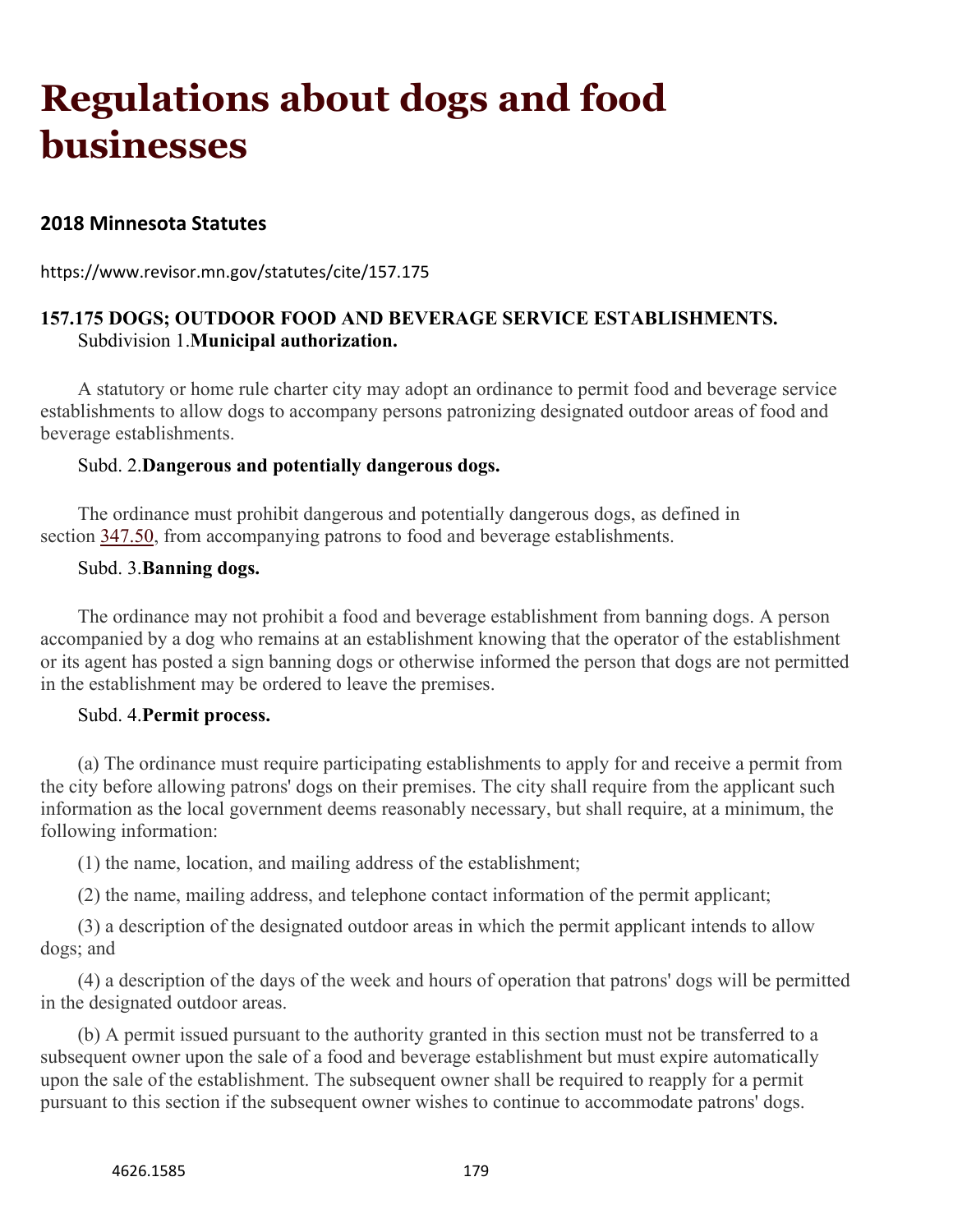(c) A city may incorporate the permit requirements of this section into a permit or license issued under an existing ordinance if the city ensures that current and future permit and license holders comply with the requirements of this section. A city may exempt current permit and license holders from reapplying for a permit, if the current permit or license holder provides the city with the information required in paragraph (a) and any other information that the city requests.

#### Subd. 5.**Minimum requirements.**

The ordinance must include such regulations and limitations as the local government deems reasonably necessary to protect the health, safety, and general welfare of the public, but must require, at a minimum, the following requirements, which must be clearly printed on a sign or signs posted on premises in a manner and place that are conspicuous to employees and patrons:

(1) employees must be prohibited from touching, petting, or otherwise handling dogs;

(2) employees and patrons must not allow dogs to come into contact with serving dishes, utensils, tableware, linens, paper products, or any other items involved in food service operations;

(3) patrons must keep their dogs on a leash at all times and must keep their dogs under reasonable control;

(4) dogs must not be allowed on chairs, tables, or other furnishings; and

(5) dog waste must be cleaned immediately and the area sanitized.

### Subd. 6.**Service animals.**

Nothing in this statute, or an ordinance adopted pursuant to this statute, shall be construed to limit:

(1) the right of a person with disabilities to access places of public accommodation while accompanied by a service animal as provided in sections [256C.02](https://www.revisor.mn.gov/statutes/cite/256C.02) and [363A.19;](https://www.revisor.mn.gov/statutes/cite/363A.19) or

(2) the lawful use of a service animal by a licensed peace officer.

### Subd. 7.**Designated outdoor area.**

The ordinance must include a definition of "designated outdoor area" that is consistent with applicable rules adopted by the commissioner of health.

# **History:**

*[2008 c 325 s 1](https://www.revisor.mn.gov/laws/?id=325&year=2008&type=0)*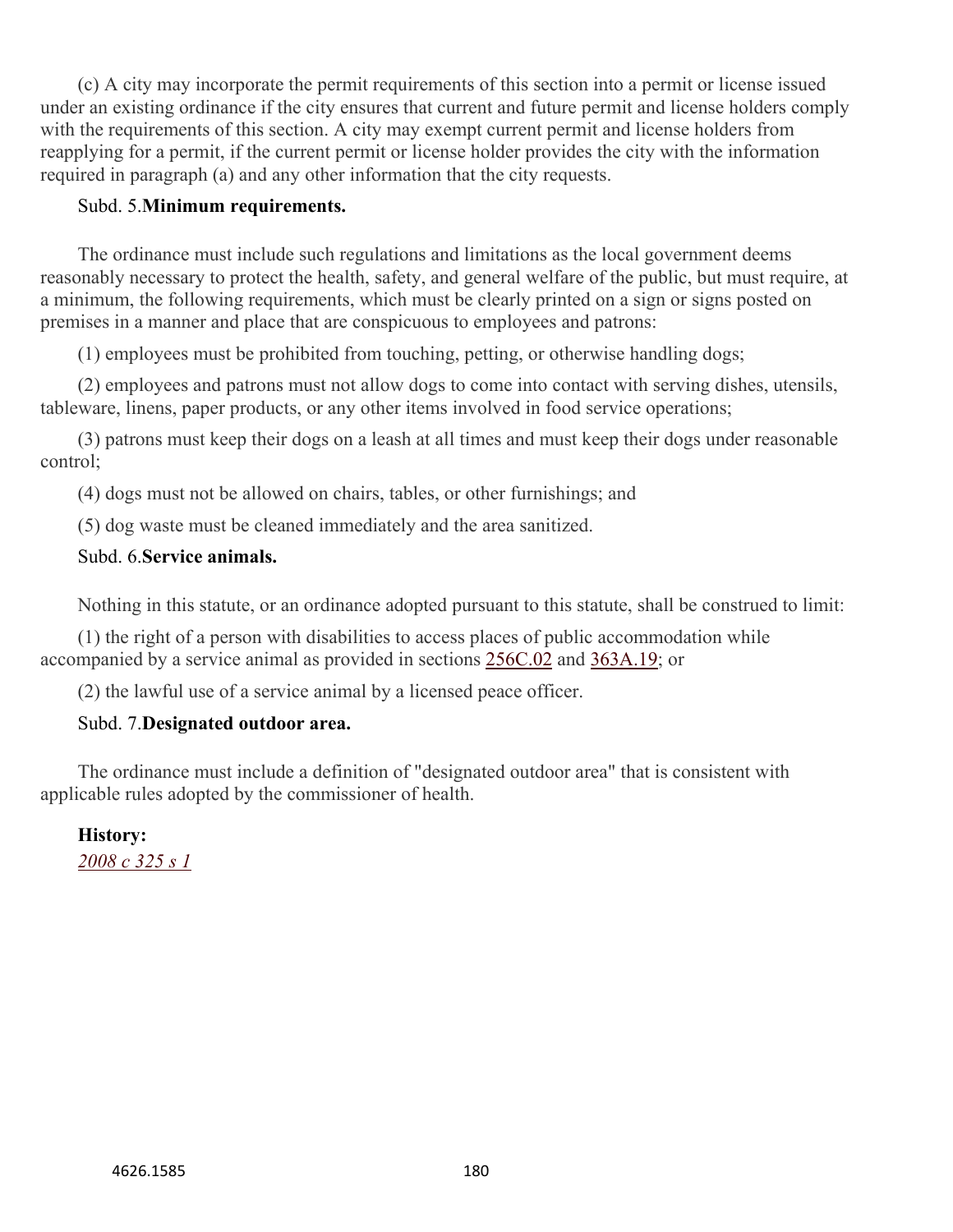# **Minnesota Food Code, January 2019**

## 179.18 **4626.1585 PROHIBITING ANIMALS. 6-501.115**

- 179.19 A. Except as specified in items B and C, live animals must not be allowed on the 179.20 premises of a food establishment. $p_2$
- 179.21 B. Live animals may be allowed in the following situations if the contamination 179.22 of food; clean equipment, utensils, and linens; and unwrapped single-service and single-use 179.23 articles does not result: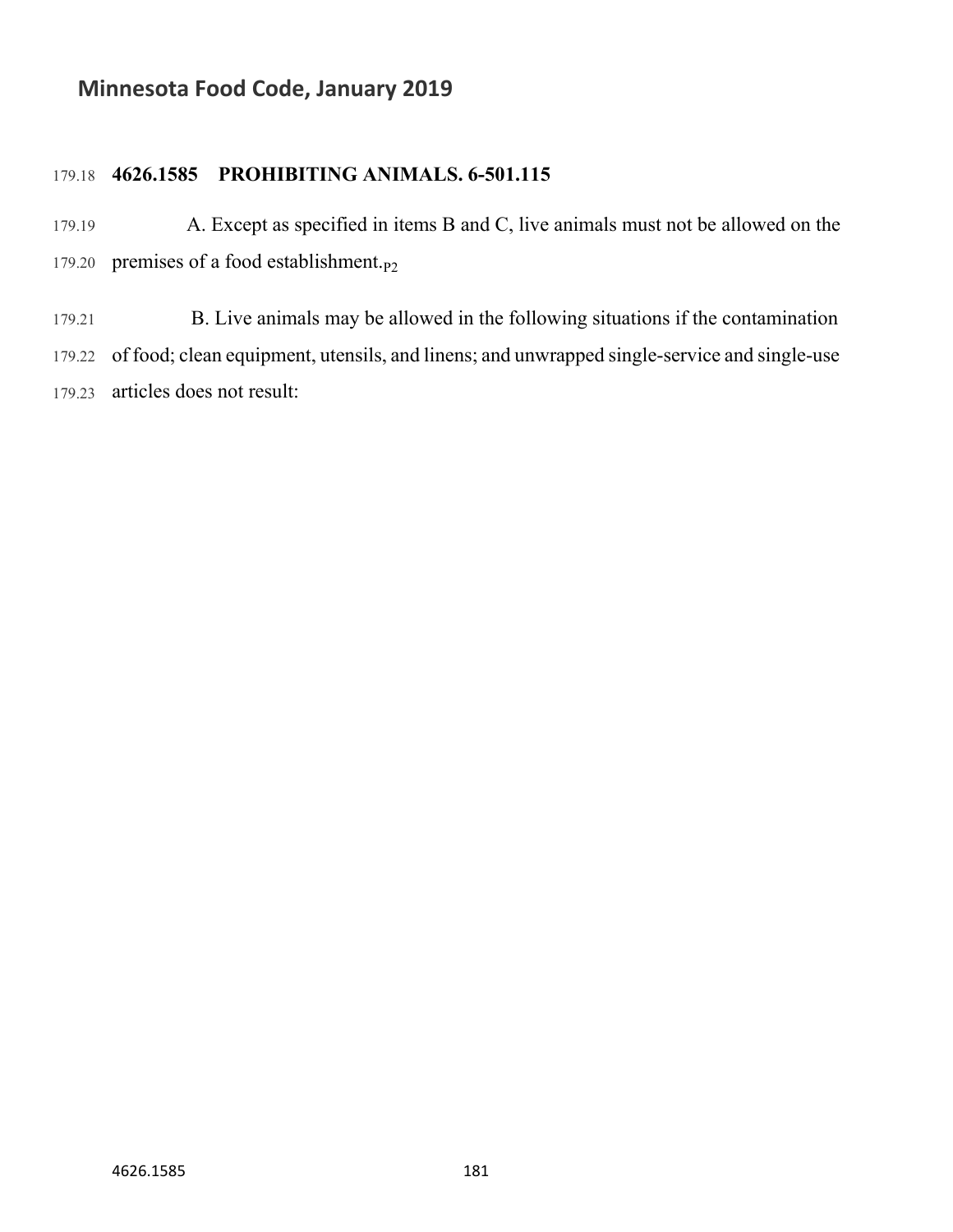| 180.1  | (1) edible fish or decorative fish in aquariums, shellfish or<br>crustacea on ice              |
|--------|------------------------------------------------------------------------------------------------|
| 180.2  | or under refrigeration, and shell fish or crustacea in display tank systems;                   |
| 180.3  | (2) patrol dogs accompanying police or security officers in offices<br>and dining,             |
| 180.4  | sales, and storage areas, and sentry dogs running loose in outside fenced areas;               |
| 180.5  | (3) service animals that are controlled by the disabled employee or<br>person in               |
| 180.6  | areas that are not used for food preparation and that are usually open for<br>customers, such  |
| 180.7  | as dining and service areas, if no health or safety hazard will result from the<br>presence or |
| 180.8  | activities of the service animal;                                                              |
| 180.9  | (4) pets in the common dining areas of institutional care facilities<br>at times               |
|        | 180.10 other than during meals if:                                                             |
| 180.11 | (a) effective partitioning and self-closing doors separate the<br>common                       |
| 180.12 | dining areas from food storage or food preparation areas;                                      |
| 180.13 | (b) condiments, equipment, and utensils are stored in enclosed<br>cabinets                     |
| 180.14 | or removed from the common dining areas when pets are present; and                             |
| 180.15 | (c) dining areas including tables, countertops, and similar<br>surfaces are                    |
| 180.16 | effectively cleaned before the next meal service; and                                          |